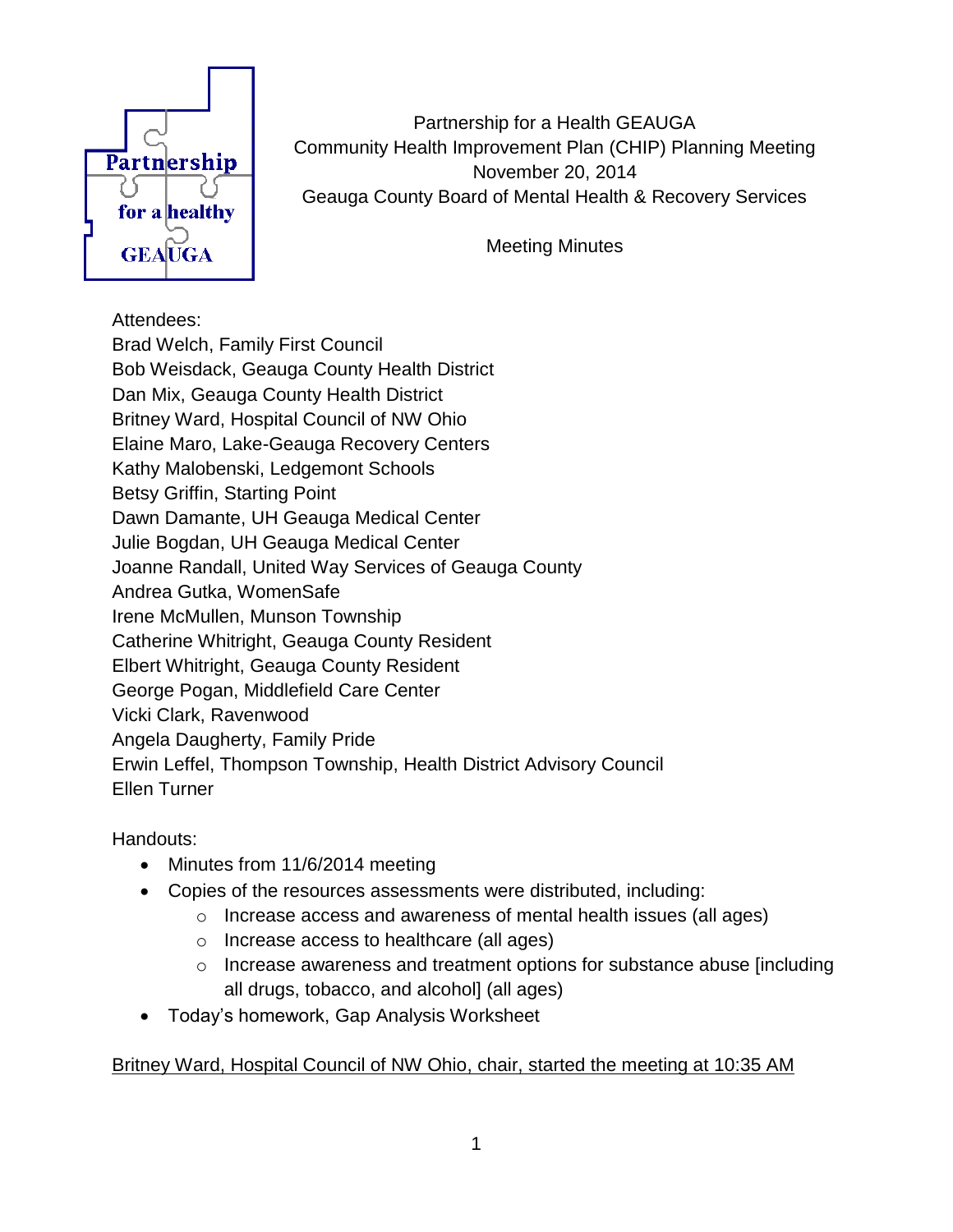- 1. All members introduced themselves and their roles at their respective agencies.
- 2. Britney Ward reviewed the agenda for the next two meetings
	- a. We will meet on December 4, 2014 at 10:00 AM
	- b. We will meet on January 22, 2015 at 10:00 AM at which time we will review the completed CHIP report and plan on future report-back and evaluation meetings
- 3. Each member reported their resource inventories for each of the three priority areas. The extensive resource list is attached to these minutes
- 4. The gaps were reviewed:
	- a. Access to health care
		- i. Expand availability and affordability of transportation services in Geauga County
			- 1. Geauga Transit Director needs to be on this committee
			- 2. A comprehensive transportation plan for GC
			- 3. A resource listing of the existing transportation services
				- a. UH Geauga Medical Community Shuttle
				- b. Dept on Aging transportation
				- c. Geauga Transit
				- d. Ravenwood assist clients
				- e. WomenSafe assists clients
			- 4. Use of GTV for awareness
		- ii. Access to care for underserved, uninsured Amish population
		- iii. Access to mental health care
			- 1. Use Mental Health Association as an advocate and educator
		- iv. Health insurance navigators
		- v. Gaps in insurance from high deductibles
		- vi. Lack of Big Brother Big Sister volunteers
		- vii. Lack of connection with faith-based and community-based organizations
	- b. Access and awareness of mental health issues
		- i. Lack of awareness of Mental Health and substance abuse services
			- 1. United Way 211 as a central resource for information
			- 2. Inclusion of mental health and AOD services in realtor welcome kits
			- 3. All websites point to 211
		- ii. Family Violence Prevention
		- iii. Mental health screenings